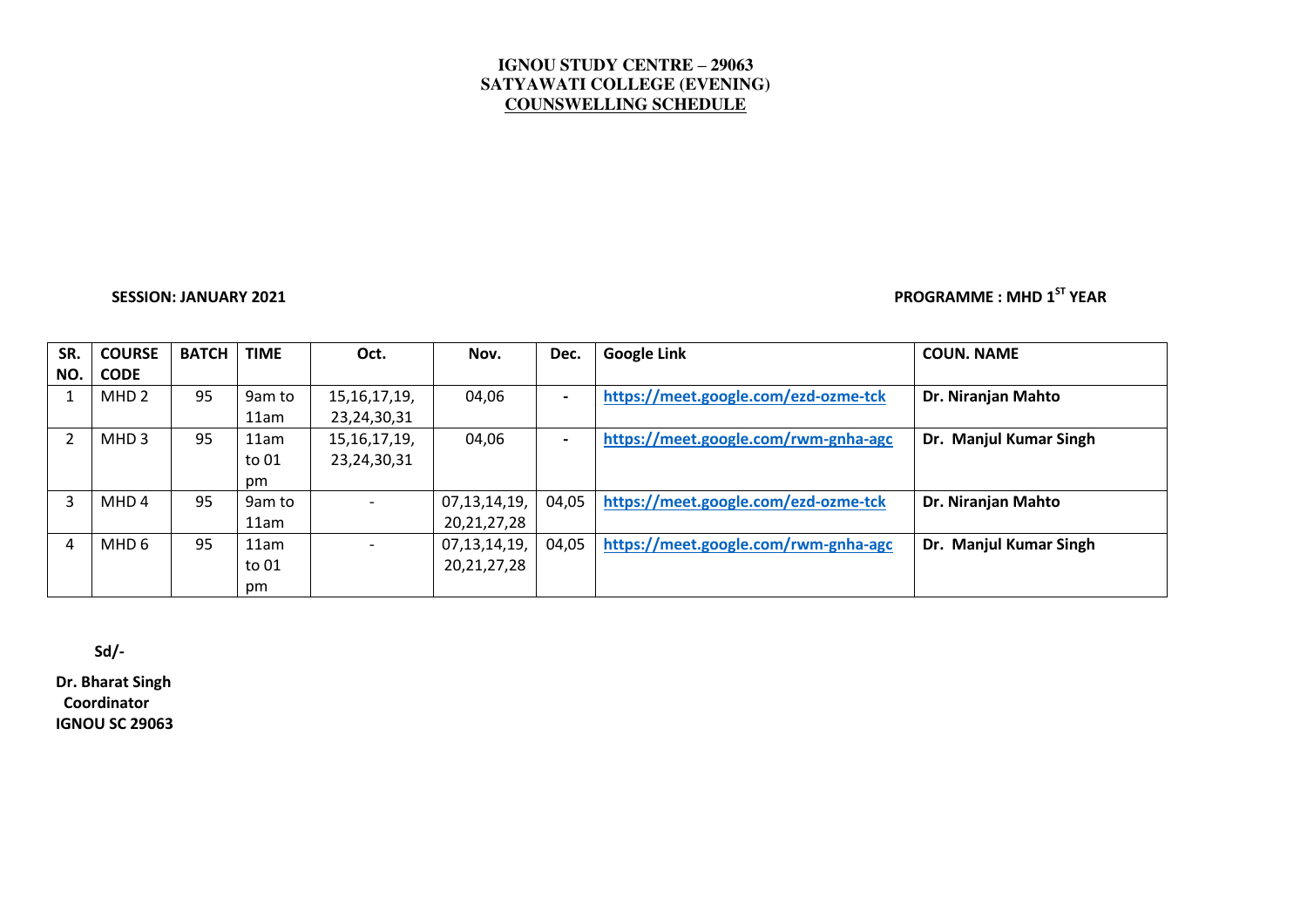## **IGNOU STUDY CENTRE – 29063 SATYAWATI COLLEGE (EVENING) COUNSWELLING SCHEDULE**

**SESSION: JANUARY 2021 PROGRAMME : MHD 2nd YEAR** 

| SR. | <b>COURSE</b>    | <b>BATCH</b> | <b>TIME</b>     | Oct.            | Nov.         | Dec.                     | <b>Google Link</b>                   | <b>COUN. NAME</b>      |
|-----|------------------|--------------|-----------------|-----------------|--------------|--------------------------|--------------------------------------|------------------------|
| NO. | <b>CODE</b>      |              |                 |                 |              |                          |                                      |                        |
|     | MHD 1            | 79           | 9am to 11am     | 15, 16, 17, 19, | 04,06        | $\blacksquare$           | https://meet.google.com/rwm-gnha-agc | Dr. Manjul Kumar Singh |
|     |                  |              |                 | 23,24,30,31     |              |                          |                                      |                        |
|     | MHD <sub>5</sub> | 79           | 11am to         | 15, 16, 17, 19, | 04,06        | $\overline{\phantom{0}}$ | https://meet.google.com/ezd-ozme-tck | Dr. Niranjan Mahto     |
|     |                  |              | $01 \text{ pm}$ | 23,24,30,31     |              |                          |                                      |                        |
| 3   | MHD <sub>7</sub> | 79           | 11am to 1pm     |                 | 07,13,14,19, | 04,05                    | https://meet.google.com/ezd-ozme-tck | Dr. Niranjan Mahto     |
|     |                  |              |                 |                 | 20,21,27,28  |                          |                                      |                        |
| 4   | MHD <sub>9</sub> | 58           | 9am to          |                 | 07,13,14,19, |                          | https://meet.google.com/rwm-gnha-agc | Dr. Manjul Kumar Singh |
|     |                  |              | $11$ am         |                 | 20           |                          |                                      |                        |
| 5   | <b>MHD 10</b>    | 58           | 11am to         |                 | 21,27,28     | 04,05                    | https://meet.google.com/rwm-gnha-agc | Dr. Manjul Kumar Singh |
|     |                  |              | $01 \text{ pm}$ |                 |              |                          |                                      |                        |
| 6   | <b>MHD 11</b>    | 58           | 01pm to         |                 | 07,13,14,19, |                          | https://meet.google.com/quk-gvwc-tbd | Dr. Archana Sisodia    |
|     |                  |              | 03pm            |                 | 20           |                          |                                      |                        |
|     | <b>MHD 12</b>    | 58           | 01pm to         |                 | 21,27,28     | 04,05                    | https://meet.google.com/quk-gvwc-tbd | Dr. Archana Sisodia    |
|     |                  |              | 03pm            |                 |              |                          |                                      |                        |

 **Sd/-** 

**Dr. Bharat Singh Coordinator IGNOU SC 29063**